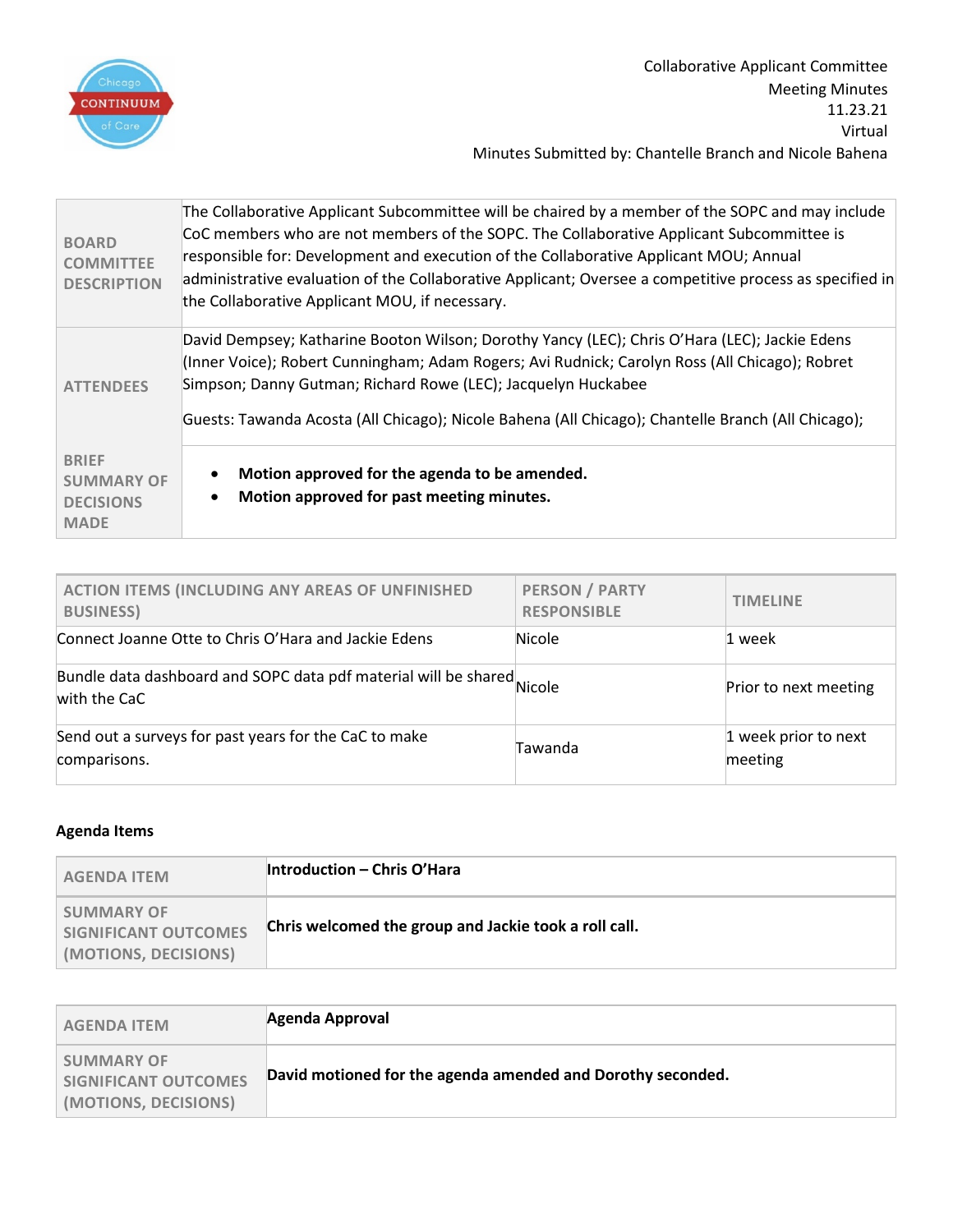| <b>AGENDA ITEM</b>                                                | <b>Minutes Approve</b>                                       |
|-------------------------------------------------------------------|--------------------------------------------------------------|
| <b>SUMMARY OF</b><br>SIGNIFICANT OUTCOMES<br>(MOTIONS, DECISIONS) | Kathy motioned to approve the minutes and seconded by David. |

| <b>AGENDA ITEM</b>                                                | Recruitment/Identify and Affirm Co-Chairs and Sub Committee Members for 2022                                                                                                                                                                                      |  |
|-------------------------------------------------------------------|-------------------------------------------------------------------------------------------------------------------------------------------------------------------------------------------------------------------------------------------------------------------|--|
| <b>SUMMARY OF</b><br>SIGNIFICANT OUTCOMES<br>(MOTIONS, DECISIONS) | Jackie recorded the members who were present and confirmed their participation<br>for the 2022 board.<br>Nicole updated the list and suggested reaching out to YAB for a candidate. She<br>$\bullet$<br>also suggested Joanne Otte to be a part of the committee. |  |

| <b>AGENDA ITEM</b>                                                       | <b>Review Survey Results</b>                                                                                                                                                                                                                                                                                                                                                                                                                                                                                                                                                                                        |
|--------------------------------------------------------------------------|---------------------------------------------------------------------------------------------------------------------------------------------------------------------------------------------------------------------------------------------------------------------------------------------------------------------------------------------------------------------------------------------------------------------------------------------------------------------------------------------------------------------------------------------------------------------------------------------------------------------|
| <b>SUMMARY OF</b><br><b>SIGNIFICANT OUTCOMES</b><br>(MOTIONS, DECISIONS) | Chris suggested doing a comparison of surveys from past years and is hoping to<br>$\bullet$<br>see change.<br>Tawanda suggested sending the comparison out before January meeting for<br>$\bullet$<br>discussion at next meeting.<br>Chris referenced questions that did not reply to surveyor and the limited<br>$\bullet$<br>characters available for open/ended questions.<br>Robret referenced her frustration at the continued cut and paste attempts<br>$\bullet$<br>because of the character limit.<br>Kathy suggested a way to see the actual sentence form. Nicole explained how to<br>$\bullet$<br>do so. |

| <b>AGENDA ITEM</b>                                                       | <b>Workplan Review</b>                                                                                                                                                                                                                                                                                                                                                                                                                                                                                                                                                                                                                                                                                                                                                                                                                                                                                                                                                                                                                                                                                                                                                                                                                                                                                                                                                                                               |
|--------------------------------------------------------------------------|----------------------------------------------------------------------------------------------------------------------------------------------------------------------------------------------------------------------------------------------------------------------------------------------------------------------------------------------------------------------------------------------------------------------------------------------------------------------------------------------------------------------------------------------------------------------------------------------------------------------------------------------------------------------------------------------------------------------------------------------------------------------------------------------------------------------------------------------------------------------------------------------------------------------------------------------------------------------------------------------------------------------------------------------------------------------------------------------------------------------------------------------------------------------------------------------------------------------------------------------------------------------------------------------------------------------------------------------------------------------------------------------------------------------|
| <b>SUMMARY OF</b><br><b>SIGNIFICANT OUTCOMES</b><br>(MOTIONS, DECISIONS) | Tawanda presented the goals and the performance of the AME and the data on<br>$\bullet$<br>housing almost 1200 units and Nicole shared the monthly data the EHI program<br>gathers from Accelerated Moving Event achieve housing the fastest. The EHI<br>leadership team is looking at programs that have long lasting effects.<br>Jackie referenced being mindful of special initiatives that are not indicative of the<br>$\bullet$<br>system. She suggested working together to create programs to end homelessness.<br>She is being sent the RFP from the DFSS but not the results and the lack of<br>transparency.<br>Nicole shared the update of the diversion program. All Chicago applied to be a<br>$\bullet$<br>system wide coordinator for diversion with DFSS and was awarded.<br>Jackie asked about the RFP diversion and if it is coming from DFSS or All Chicago.<br>$\bullet$<br>Does All Chicago still meet with DFSS to coordinate efforts.<br>Nicole referenced meeting with DFSS weekly and the communication that All<br>$\bullet$<br>Chicago is having during weekly check in and DFSS will launch the pilot diversion<br>program next year. She suggest that there could be more transparency share<br>information do a better job to relate and create more transparency around topics.<br>Jackie's concern is if there is communication happening behind the scenes that<br>the committees. |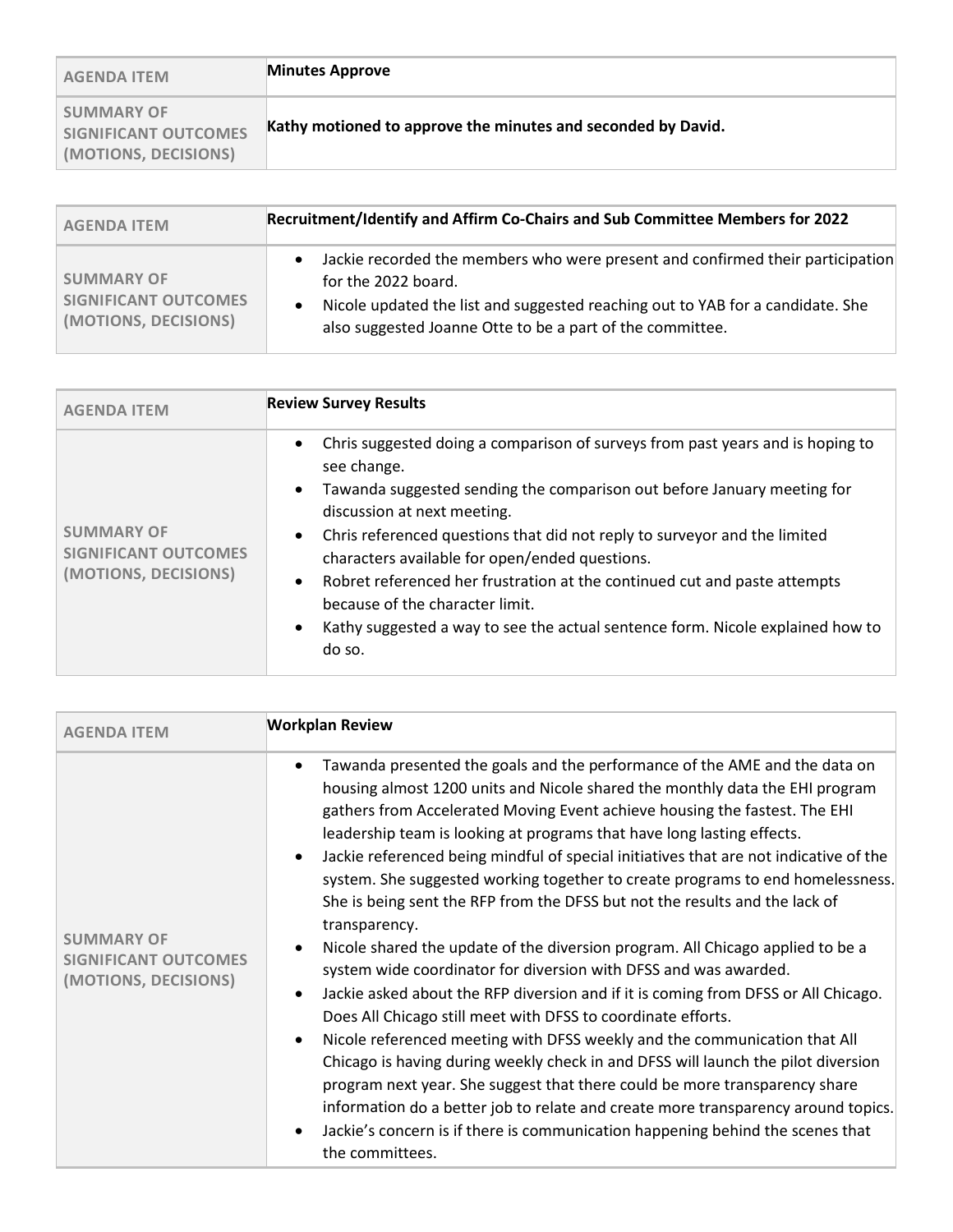| Carolyn explained that the All Chicago is helping to find resources such as PPE,<br>moving people through programs. She said she is not meeting with DFSS to                                                                                                                                                             |
|--------------------------------------------------------------------------------------------------------------------------------------------------------------------------------------------------------------------------------------------------------------------------------------------------------------------------|
| discuss anything that is private.                                                                                                                                                                                                                                                                                        |
| Richard asked how can the CAC improve information sharing; transparency.<br>٠                                                                                                                                                                                                                                            |
| Carolyn referenced, since the pandemic that All Chicago is meeting with DFSS and<br>$\bullet$<br>other key authorities regularly to be in contact with AME, shelter support, and<br>EHI. All Chicago has helped with resources, moving people effectively through EHI,<br>and winter preparation.                        |
| Jackie says it is not about trust and if the group had known more information,<br>$\bullet$<br>then other decisions can be made.                                                                                                                                                                                         |
| Carolyn shared that there is not a misperception of trust and that there are<br>$\bullet$<br>conversations had with the city that do not pertain to the CoC. Carolyn reassured<br>the group that All Chicago is more than happy to share any information that the<br>CoC needs.                                          |
| Katharine is asking what does the CAC need to evaluate the workplan.<br>٠<br>Jackie asked if there are things that impact the diversion but cannot speak to the<br>$\bullet$<br>specificity.                                                                                                                             |
| Nicole talked about the Coc Implementation Structure and starting in Jan 2022<br>$\bullet$<br>will have a workplan and will be able to share in the IS. Will be able to look at the<br>dashboard at each meeting and have a part in the MOU as a first steps. The<br>strategic workplan can be reviewed at each meeting. |
| Tawanda shared that the HMIS migration did not happen.<br>٠                                                                                                                                                                                                                                                              |
| Tawanda shared that All Chicago was not selected for YHDP, but through the<br>$\bullet$<br>Fostering Youth to Independence (FYI) Chicago received 100 vouchers. All<br>Chicago is identifying youth from the CoC through existing FUP process.                                                                           |
| Jackie suggests commenting on the federal plan.<br>٠                                                                                                                                                                                                                                                                     |
| Nicole referenced that if there is feedback that it will be shared however, it this<br>may be the last of the YHDP funding.                                                                                                                                                                                              |
| Tawanda referenced SARD launching and creating a framework and the IS will<br>$\bullet$<br>have a long last structure.                                                                                                                                                                                                   |
| Nicole shared about SARD.                                                                                                                                                                                                                                                                                                |
| Program Monitoring in 2021-                                                                                                                                                                                                                                                                                              |
| All Chicago finished wrapping up 2 programs.<br>$\circ$<br>Nicole references in the past that the CoC board will take the project from<br>$\circ$<br>an agency if they are not running it well. She suggests that the CoC come<br>up with ways to proficiently monitor programs.                                         |
| Jackie referenced those agencies should be aided to run sufficiently before<br>looking at the money. It speaks to the strength of the CoC. The program<br>monitoring leaves questions like:<br>How do you know if the program is wrong?<br>$\circ$                                                                       |
| Is it strengthened? And if not, who helps the agency?<br>$\circ$                                                                                                                                                                                                                                                         |
| Richard asked how many programs will be monitored in 2022 and is there a<br>process to select the agency.                                                                                                                                                                                                                |
| Tawanda referenced the number will be shared in January 2022. The process used<br>this for (1) new agency and the second agency with was low scoring.                                                                                                                                                                    |
| Nicole shared that pre-Covid there were about 5 agencies monitored per<br>$\circ$<br>year.                                                                                                                                                                                                                               |
|                                                                                                                                                                                                                                                                                                                          |